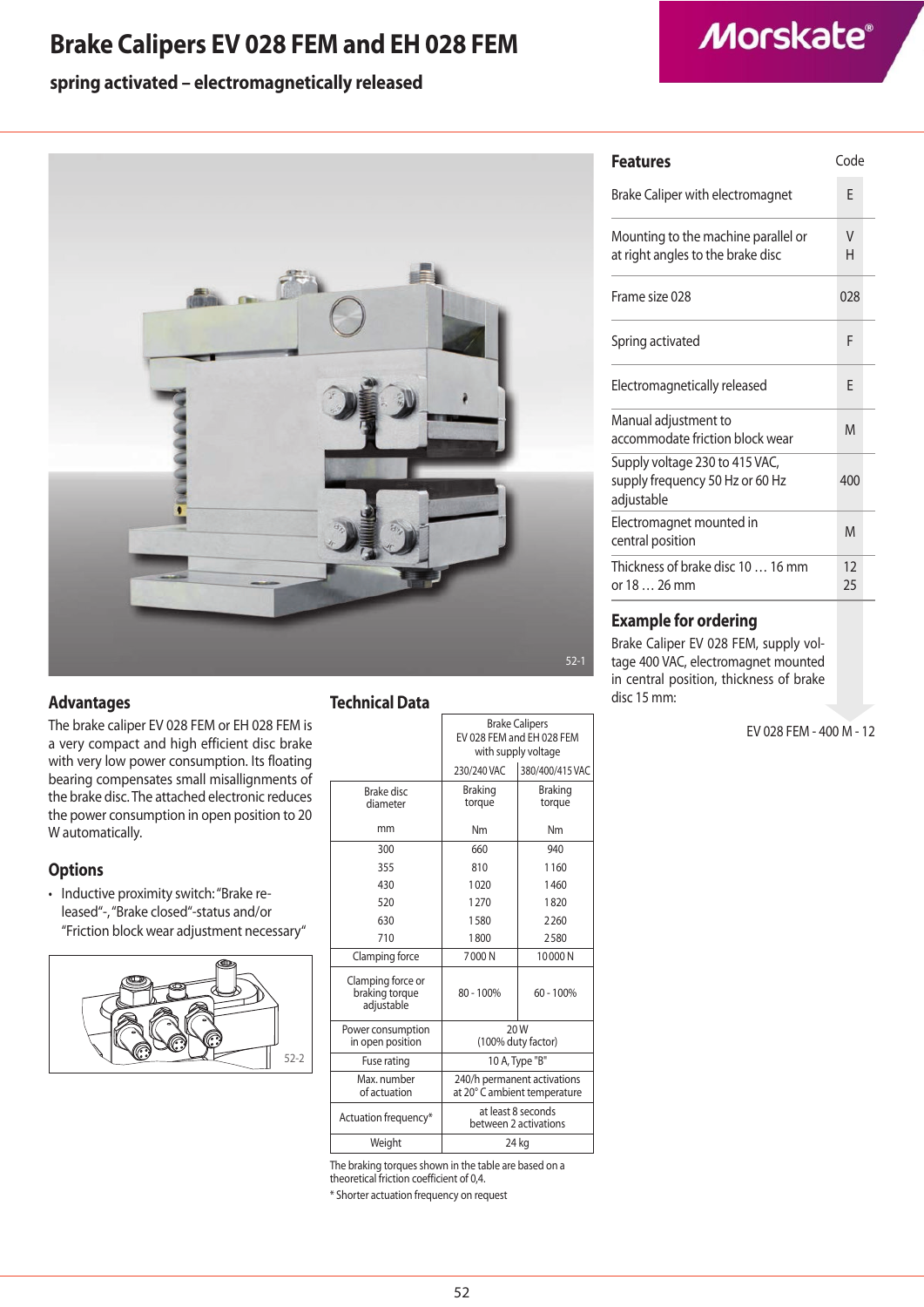# **Brake Calipers EV 028 FEM and EH 028 FEM**

# **spring activated – electromagnetically released**

# **Morskate®**

## **Brake Caliper EV 028 FEM**



## **Brake Caliper EH 028 FEM**